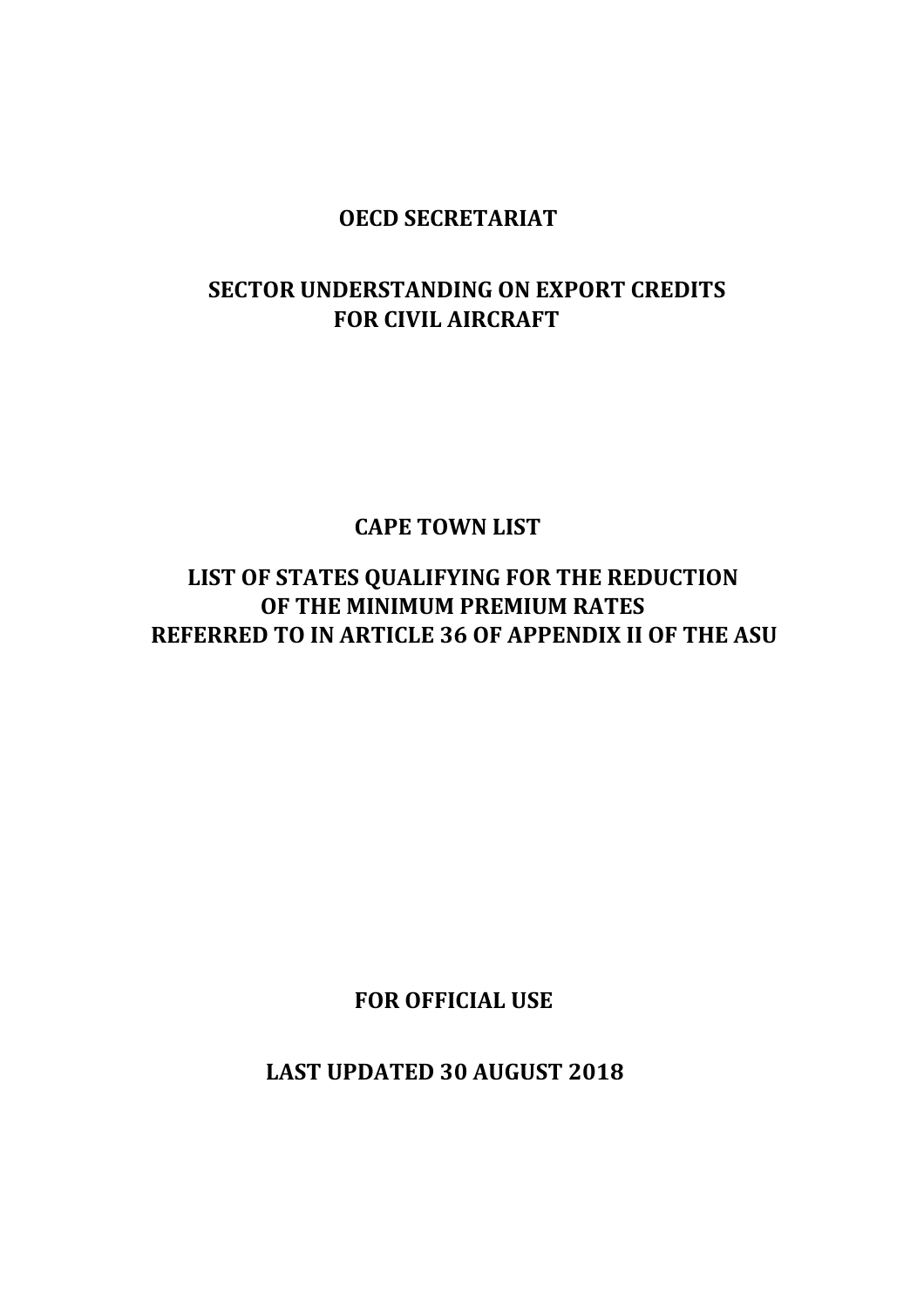| <b>Contracting Parties Having Made the</b><br><b>Qualifying Declarations</b> | Implementation | <b>Qualify for CTC Discount</b><br>("Cape Town List") |
|------------------------------------------------------------------------------|----------------|-------------------------------------------------------|
| Afghanistan                                                                  | Not Confirmed  |                                                       |
| Angola                                                                       | Confirmed      | Yes                                                   |
| Australia                                                                    | Confirmed      | Yes                                                   |
| <b>Brazil</b>                                                                | Confirmed      | Yes                                                   |
| Canada                                                                       | Confirmed      | Yes                                                   |
| Ethiopia                                                                     | Confirmed      | Yes                                                   |
| Fiji                                                                         | Confirmed      | Yes                                                   |
| India                                                                        | Not Confirmed  |                                                       |
| Indonesia                                                                    | Confirmed      | Yes                                                   |
| Ireland                                                                      | Confirmed      | Yes                                                   |
| Jordan                                                                       | Confirmed      | Yes                                                   |
| Kazakhstan                                                                   | Confirmed      | Yes                                                   |
| Kenya                                                                        | Confirmed      | Yes                                                   |
| Luxembourg                                                                   | Confirmed      | Yes                                                   |
| Malaysia                                                                     | Confirmed      | Yes                                                   |
| Malta                                                                        | Confirmed      | Yes                                                   |
| Mongolia                                                                     | Confirmed      | Yes                                                   |
| Myanmar                                                                      | Confirmed      | Yes                                                   |
| New Zealand                                                                  | Confirmed      | Yes                                                   |
| Nigeria                                                                      | Confirmed      | Yes                                                   |
| Norway                                                                       | Confirmed      | Yes                                                   |
| Oman                                                                         | Confirmed      | Yes                                                   |
| Panama                                                                       | Confirmed      | Yes                                                   |
| Pakistan                                                                     | Confirmed      | Yes                                                   |
| Rwanda                                                                       | Confirmed      | Yes                                                   |
| Senegal                                                                      | Confirmed      | Yes                                                   |
| Singapore                                                                    | Confirmed      | Yes                                                   |
| South Africa                                                                 | Not Confirmed  |                                                       |
| Sweden                                                                       | Confirmed      | Yes                                                   |
| Tajikistan                                                                   | Confirmed      | Yes                                                   |
| Turkey                                                                       | Confirmed      | Yes                                                   |
| Viet Nam                                                                     | Confirmed      | Yes                                                   |